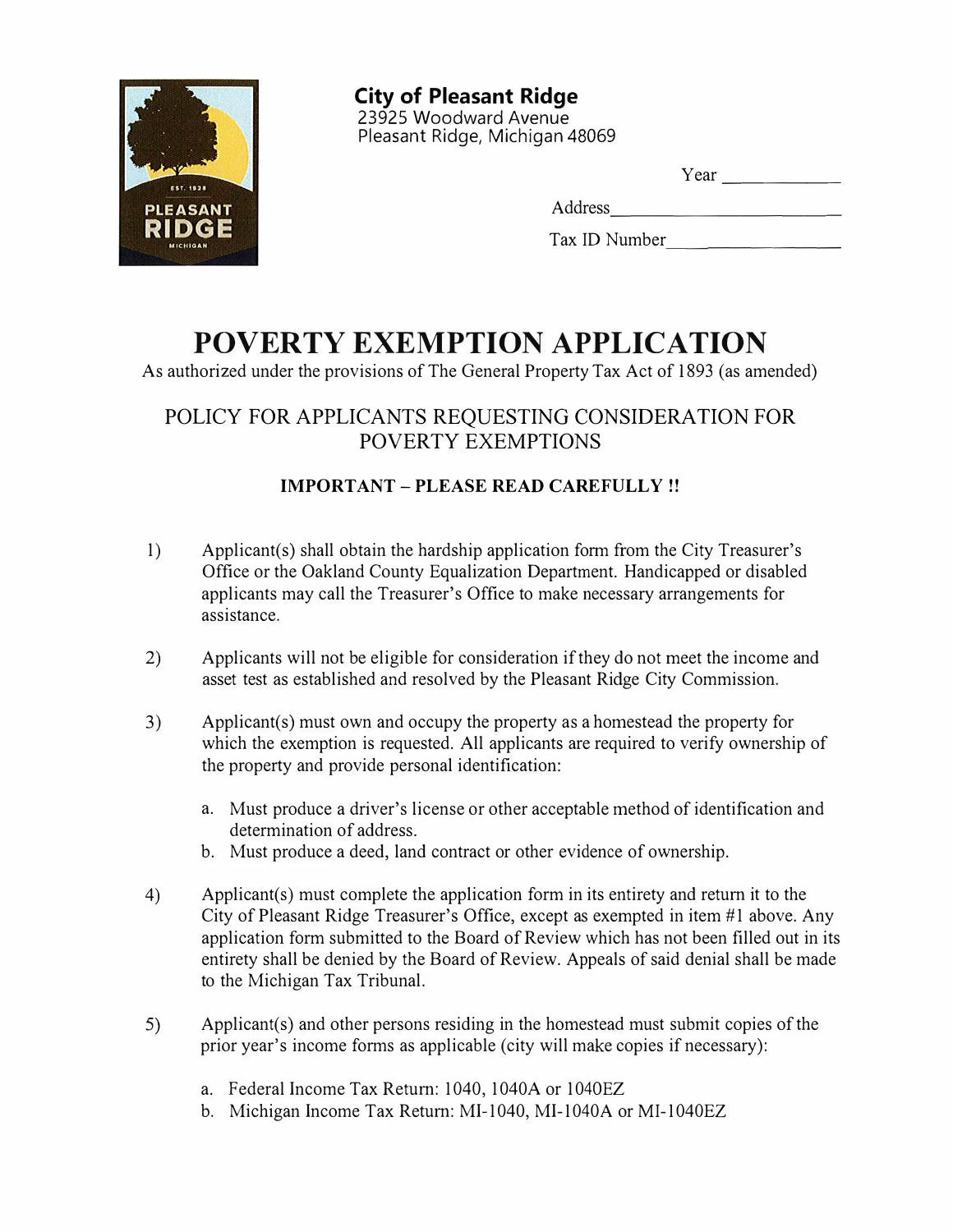- c. Senior Citizen Homestead Property Tax Form MI-1040CR-1
- d. General Homestead Property Tax Claim MI-1040CR-4
- e. Benefit Statement (Social Security, pension or retirement) & Form 4899 if not required to file tax returns
- f. Social Security Card (any persons 18 years of age or under)
- g. IRS Form 4506-T Request for Transcript of Tax Return

NOTE: All requested tax forms must be submitted. The board will not consider any application that is presented incomplete.

- 6) All applications shall be filed with the City Treasurer's office after January 1 but before the day prior to the last day of the Board of Review.
- 7) Applicants need not appear in front of the board; however, the Board of Review reserves the right to request further information or clarification of any item presented on the application form or tax forms as submitted. Applicants may be asked to make a physical appearance to respond to questions at the board's discretion.
- 8) The governing body of the local assessing unit shall determine and make available to the public policy and guidelines the local assessing unit uses for granting exemptions under the General Property Tax Act of 1893 (as amended).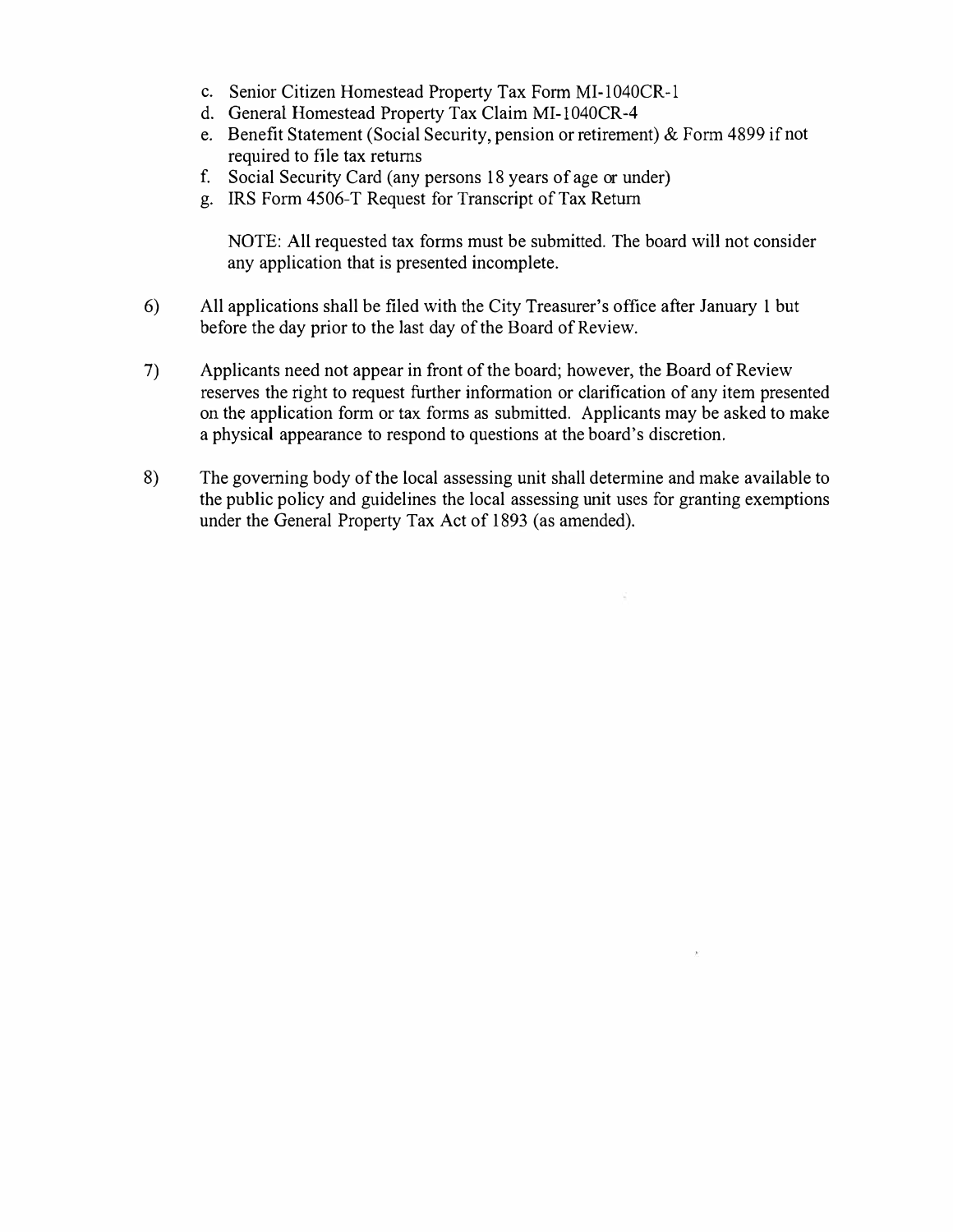## **POVERTY APPLICATION CHECK LIST**

Applications may be filed w/ this office beginning January 1, but in no event later than the day prior to the last day of the Board of review

**Applicants must submit most recent year's copies of the following for all persons residing in the homestead:** 

Completed Signed Poverty Exemption Application

- $\circ$  Most recent year copy of Federal Income Tax Return  $-1040$  or 1040A for all persons residing in the home. (Please include supporting documents i.e. W-2 Forms, 1099 Forms)
- o Request for Transcript of Tax Return filled out, signed and dated. (Internal Revenue Service Form 4506-T)
- o Most recent year copy of State of Michigan Income Tax Returns for all persons residing in the home.
- o Copy of filed Ml-1040-CR
- o If applicant did not file Michigan State Income Tax Return, they MUST provide an annual statement of benefits paid from the Social Security Administration or Michigan Department of Social Services and must sign State of Michigan Form 4988 Poverty Exemption Affidavit (attached).
- o W-2 Forms (Do not need if on Social Security)
- o The applicant must supply a copy of current driver's license or other form of valid identification.
- o The applicant must provide a deed, land contract or other evidence of ownership of the property they are claiming the poverty for.

\* All requested information must be included with Poverty Exemption Application. Without the above information the Board will not consider your application.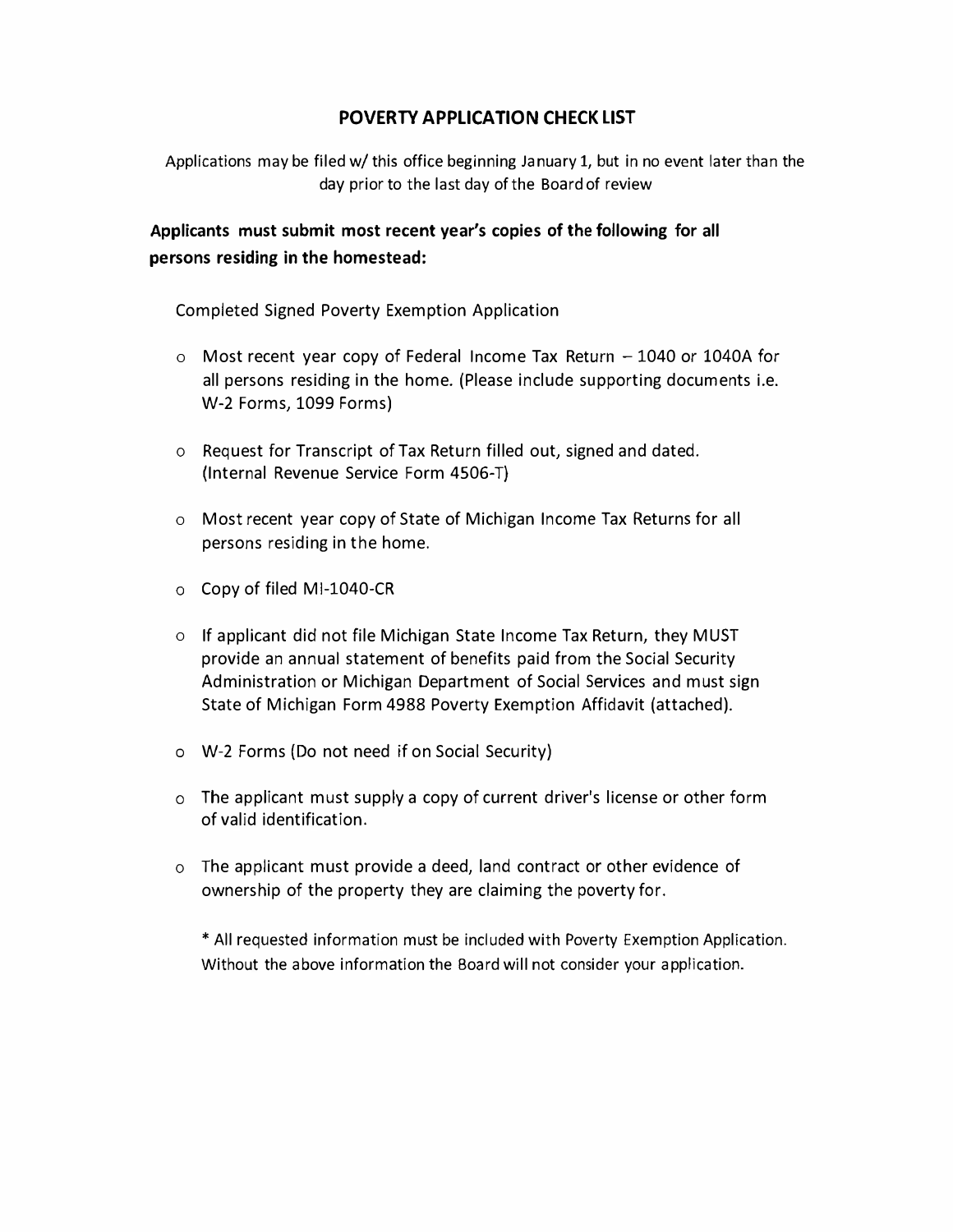# **2021 FEDERAL POVERTY GUIDELINES**

**US Department of Health & Human Services** 

| <b>Size of Family</b> | <b>Poverty</b>    |
|-----------------------|-------------------|
| Unit                  | <b>Guidelines</b> |
|                       | \$12,760          |
| 2                     | \$17,240          |
| 3                     | \$21,720          |
| 4                     | \$26,200          |
| 5                     | \$30,680          |
| 6                     | \$35,160          |
|                       | \$39,640          |
| 8                     | \$44,120          |
| For each              |                   |
| additional person     | \$4.480           |

STC Bulletin 17 of 2020

**Asset Limit:** a poverty exemption shall not be granted to any applicant whose assets exceed \$55,000 for the entire household. An applicant's homestead and principal vehicle shall be excluded from consideration as an asset. All other property, including from all other persons residing in the household, shall be included as an asset. Property shall include, but is not limited to: cash, savings, stocks, mutual funds, insurance commodities, coin collections, art, motor vehicles, recreation vehicles, etc.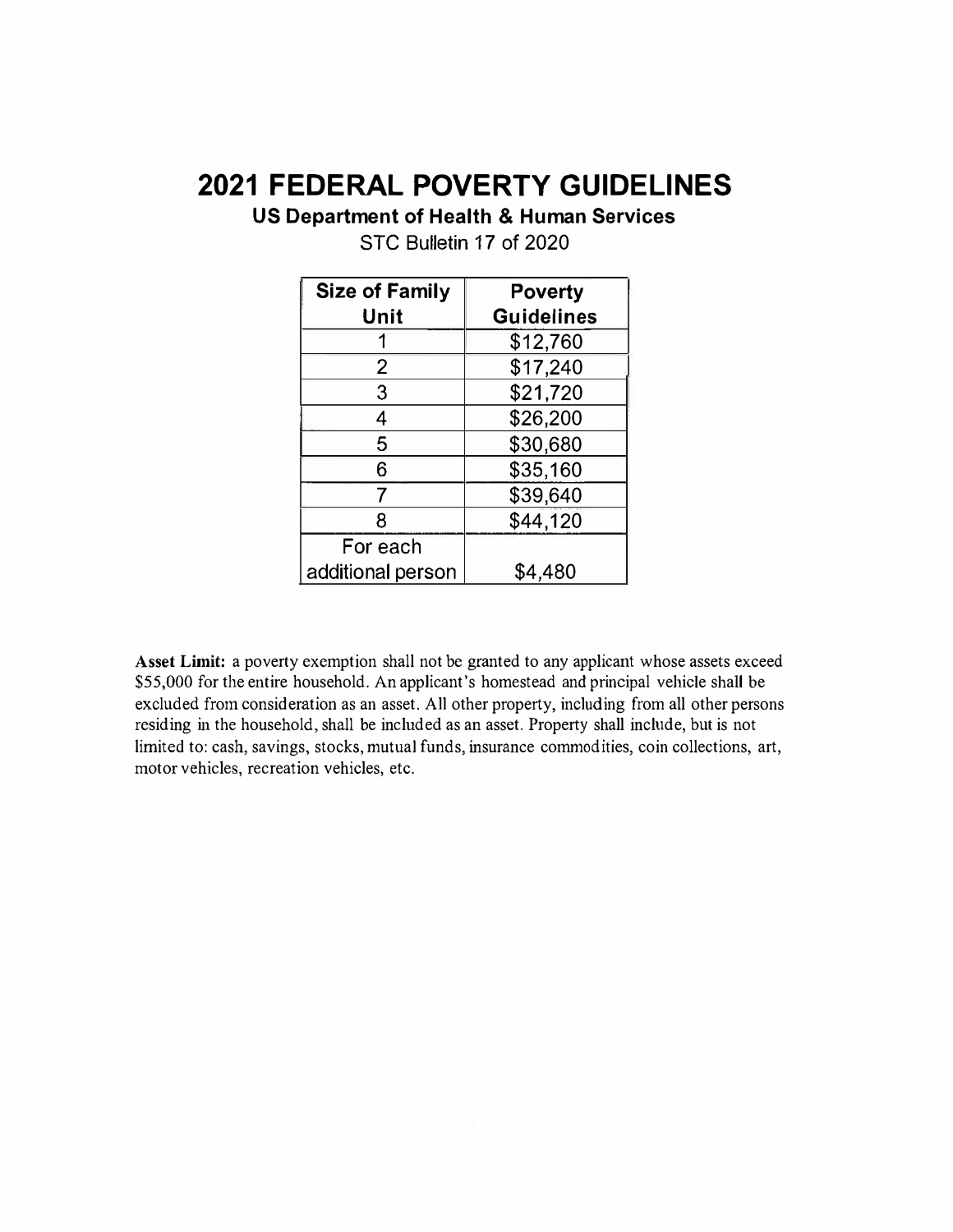# **Application for MCL 211.7u Poverty Exemption**

This form is issued under the authority of the General Property Tax Act, Public Act 206 of 1893, MCL 211.7u.

MCL 211.7u of the General Property Tax Act, Public Act 206 of 1893, provides a property tax exemption for the principal residence of persons who, by reason of poverty, are unable to contribute toward the public charges. This application is to be used to apply for the exemption and must be filed with the Board of Review where the property is located. This application may be submitted to the city or City the property is located in each year on or after January 1.

**To be considered complete, this application must:** 1) be completed in its entirety, 2) include information regarding all members residing within the household, and 3) include all required documentation as listed within the application. Please write legibly and attach additional pages as necessary.

#### **PART 1: PERSONAL INFORMATION**: Petitioner must list all required personal information.

| Petitioner's Name:                       |                                                    |                | Daytime Phone Number:                    |           |  |  |
|------------------------------------------|----------------------------------------------------|----------------|------------------------------------------|-----------|--|--|
| Age of Petitioner:                       | Marital Status:                                    | Age of Spouse: | Number of Legal Dependents:              |           |  |  |
| Property Address of Principal Residence: |                                                    | City:          | State:                                   | ZIP Code: |  |  |
|                                          | Check if applied for Homestead Property Tax Credit |                | Amount of Homestead Property Tax Credit: |           |  |  |

#### PART 2: REAL ESTATE INFORMATION: List the real estate information related to your principal residence. Be prepared to provide a deed, land contract or other evidence of ownership of the property at the Board of Review meeting.

| Property Parcel Code Number:                |                  | Name of Mortgage Company:         |  |  |  |
|---------------------------------------------|------------------|-----------------------------------|--|--|--|
| Unpaid Balance Owed on Principal Residence: | Monthly Payment: | Length of Time at this Residence: |  |  |  |
| <b>Property Description:</b>                |                  |                                   |  |  |  |
|                                             |                  |                                   |  |  |  |

#### **PART 3: ADDITIONAL PROPERTY INFORMATION:** List information related to any other property owned by you or any member residing in the household.

|   | Check if you own, or are buying, other property. If checked,<br>complete the information below |                        |                          |        | Amount of Income Earned from Other Property: |
|---|------------------------------------------------------------------------------------------------|------------------------|--------------------------|--------|----------------------------------------------|
|   | Property Address:                                                                              | City:                  |                          | State: | ZIP Code:                                    |
|   | Name of Owner(s):                                                                              | Assessed Value:        | Date of Last Taxes Paid: |        | Amount of Taxes Paid:                        |
| 2 | <b>Property Address:</b>                                                                       | City:                  |                          | State: | ZIP code:                                    |
|   | Name of Owner(s):                                                                              | <b>Assessed Value:</b> | Date of Last Taxes Paid: |        | Amount of Taxes Paid:                        |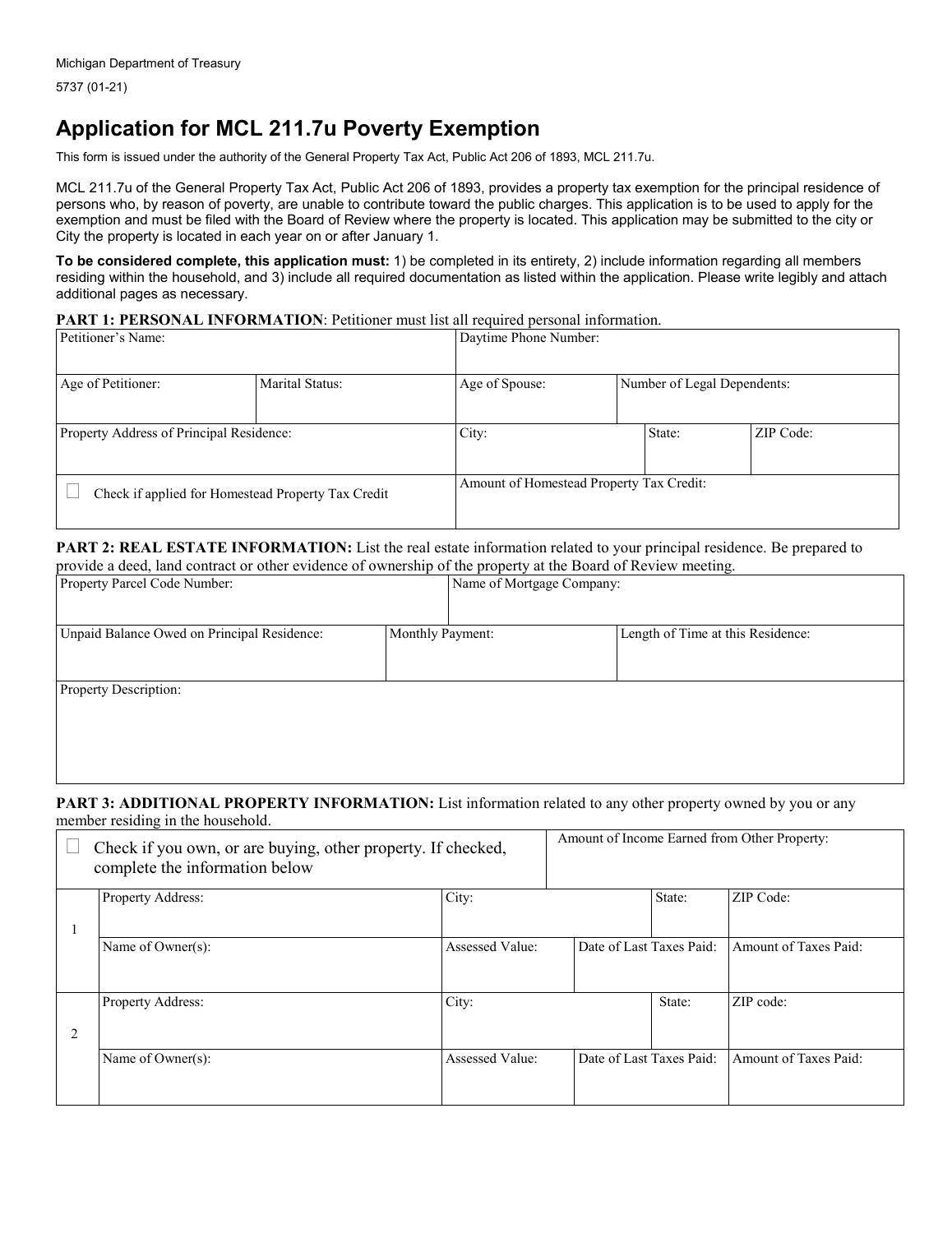#### PART 4: EMPLOYMENT INFORMATION: List your current employment information.

| Address of Employer: | City: |                            | State: | ZIP Code: |
|----------------------|-------|----------------------------|--------|-----------|
|                      |       |                            |        |           |
|                      |       |                            |        |           |
| Contact Person:      |       | Employer Telephone Number: |        |           |
|                      |       |                            |        |           |
|                      |       |                            |        |           |

**PART 5: INCOME SOURCES:** List all income sources, including but not limited to: salaries, Social Security, rents, pensions, IRAs (individual retirement accounts), unemployment compensation, disability, government pensions, worker's compensation, dividends, claims and judgments from lawsuits, alimony, child support, friend or family contribution, reverse mortgage, or any other source of income, for all persons residing at the property.

| <b>Source of Income</b> | <b>Monthly or Annual Income</b><br>(indicate which) |  |  |
|-------------------------|-----------------------------------------------------|--|--|
|                         |                                                     |  |  |
|                         |                                                     |  |  |
|                         |                                                     |  |  |

**PART 6: CHECKING, SAVINGS AND INVESTMENT INFORMATION:** List any and all savings owned by all household members, including but not limited to: checking accounts, savings accounts, postal savings, credit union shares, certificates of deposit, cash, stocks, bonds, or similar investments, for all persons residing at the property.

| Name of Financial Institution or Investments Amount of Deposit | Current<br><b>Interest Rate</b> | <b>Name on Account</b> | Value of<br>Investment |
|----------------------------------------------------------------|---------------------------------|------------------------|------------------------|
|                                                                |                                 |                        |                        |
|                                                                |                                 |                        |                        |
|                                                                |                                 |                        |                        |

### PART 7: LIFE INSURANCE: List all policies held by all household members.

| <b>Name of Insured</b> | <b>Amount of Policy</b> | <b>Monthly</b><br><b>Payments</b> | <b>Policy Paid in</b><br>Full | <b>Name of Beneficiary</b> | <b>Relationship to</b><br><b>Insured</b> |
|------------------------|-------------------------|-----------------------------------|-------------------------------|----------------------------|------------------------------------------|
|                        |                         |                                   |                               |                            |                                          |
|                        |                         |                                   |                               |                            |                                          |
|                        |                         |                                   |                               |                            |                                          |

**PART 8: MOTOR VEHICLE INFORMATION:** All motor vehicles (including motorcycles, motor homes, camper trailers, etc.) held or owned by any person residing within the household must be listed.

| Make | Year | <b>Monthly Payment</b> | <b>Balance Owed</b> |
|------|------|------------------------|---------------------|
|      |      |                        |                     |
|      |      |                        |                     |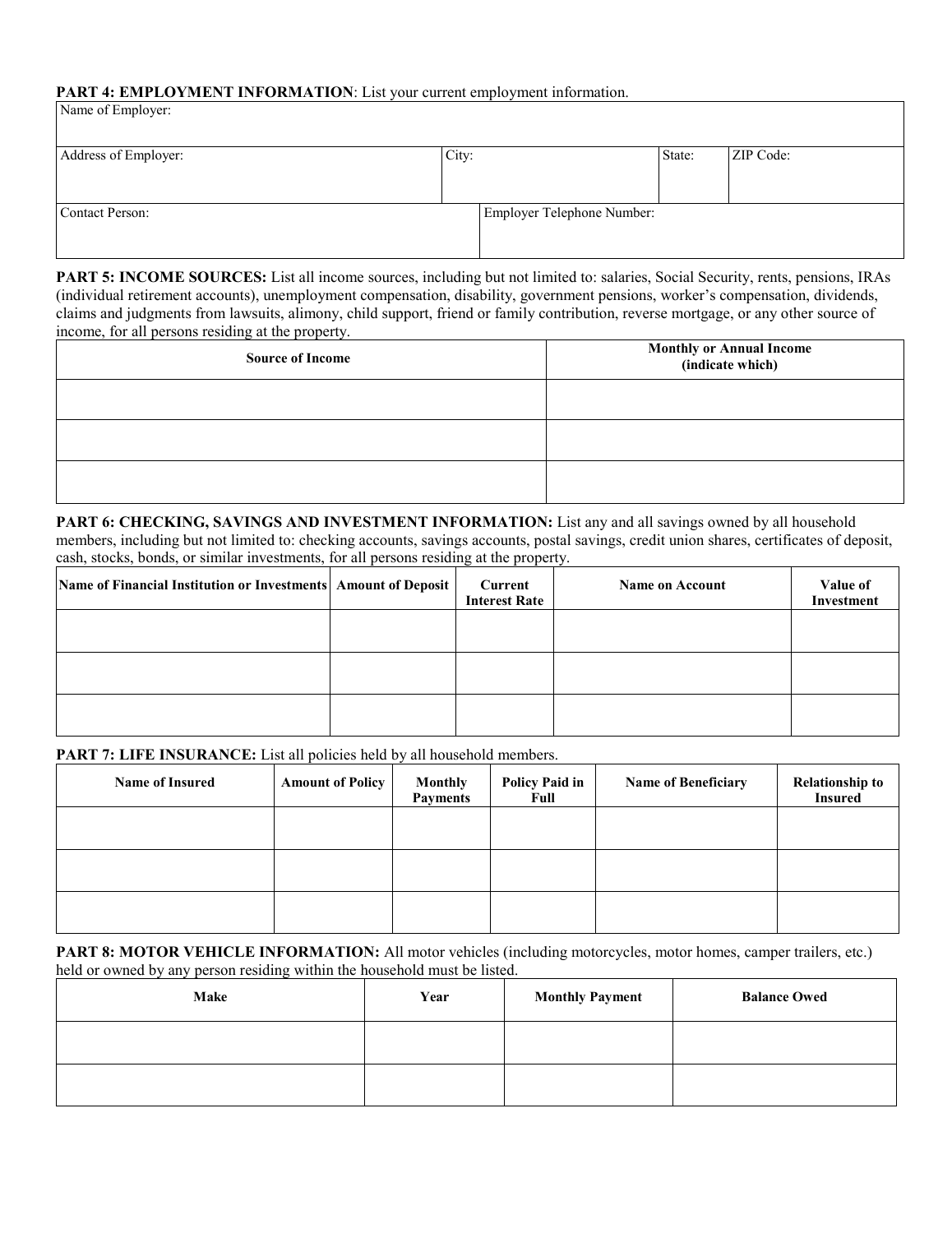#### PART 9: HOUSEHOLD OCCUPANTS: List all persons living in the household.

| <b>First and Last Name</b> | Age | <b>Relationship to</b><br>Applicant | <b>Place of Employment</b> | \$ Contribution to Family<br>Income |
|----------------------------|-----|-------------------------------------|----------------------------|-------------------------------------|
|                            |     |                                     |                            |                                     |
|                            |     |                                     |                            |                                     |
|                            |     |                                     |                            |                                     |
|                            |     |                                     |                            |                                     |
|                            |     |                                     |                            |                                     |
|                            |     |                                     |                            |                                     |
|                            |     |                                     |                            |                                     |
|                            |     |                                     |                            |                                     |

## PART 10: PERSONAL DEBT: List all personal debt for all household members.

| Creditor | <b>Purpose of Debt</b> | Date of Debt   Original Balance | <b>Monthly Payment</b> | <b>Balance Owed</b> |
|----------|------------------------|---------------------------------|------------------------|---------------------|
|          |                        |                                 |                        |                     |
|          |                        |                                 |                        |                     |
|          |                        |                                 |                        |                     |
|          |                        |                                 |                        |                     |
|          |                        |                                 |                        |                     |
|          |                        |                                 |                        |                     |
|          |                        |                                 |                        |                     |
|          |                        |                                 |                        |                     |

**PART 11: MONTHLY EXPENSE INFORMATION:** The amount of monthly expenses related to the principal residence for each category must be listed. Indicate N/A as necessary.

| Heating                                            | Electric |                         | Water    |                                  | Phone                   |
|----------------------------------------------------|----------|-------------------------|----------|----------------------------------|-------------------------|
| Cable                                              | Food     |                         | Clothing |                                  | Health Insurance        |
| Garbage                                            |          | Daycare                 |          | Car Expenses (gas, repair, etc.) |                         |
| Other (type and amount)<br>Other (type and amount) |          | Other (type and amount) |          |                                  |                         |
| Other (type and amount)                            |          | Other (type and amount) |          |                                  | Other (type and amount) |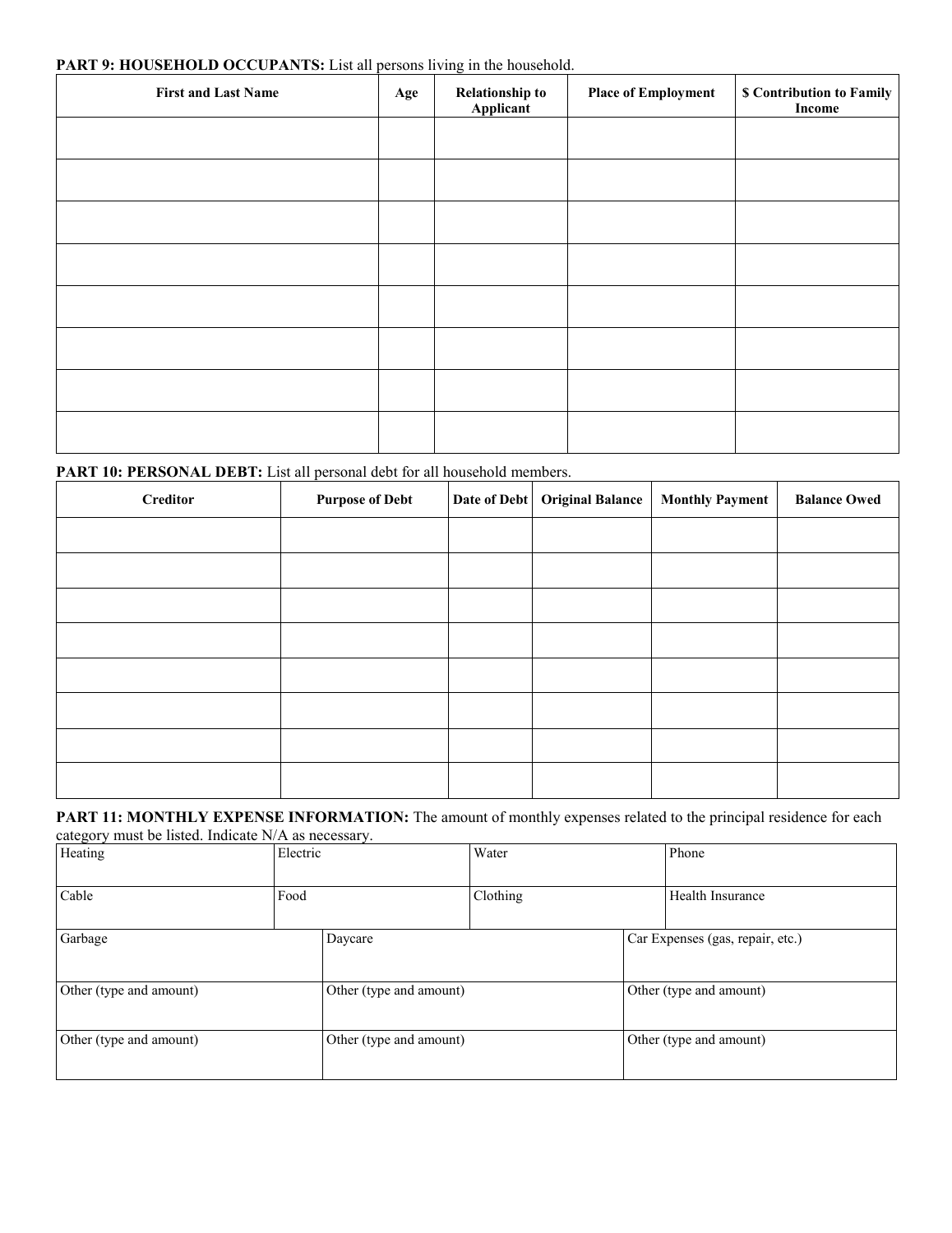**NOTICE:** Per MCL 211.7u(2)(b), federal and state income tax returns for all persons residing in the principal residence, including any property tax credit returns, filed in the immediately preceding year or in the current year must be submitted with this application. Federal and state income tax returns are not required for a person residing in the principal residence if that person was not required to file a federal or state income tax return in the tax year in which the exemption under this section is claimed or in the immediately preceding tax year.

### **PART 12: POLICY AND GUIDELINES ACKNOWLEDGMENT:**

The governing body of the local assessing unit shall determine and make available to the public the policy and guidelines used for the granting of exemptions under MCL 211.7u. In order to be eligible for the exemption, the applicant must meet the federal poverty guidelines published in the prior calendar year in the Federal Register by the United States Department of Health and Human Services under its authority to revise the poverty line under 42 USC 9902, or alternative guidelines adopted by the governing body of the local assessing unit so long as the alternative guidelines do not provide income eligibility requirements less than the federal guidelines. The policy and guidelines must include, but are not limited to, the specific income and asset levels of the claimant and total household income and assets. The combined assets of all persons must not exceed the limits set forth in the guidelines adopted by the local assessing unit.

 The applicant has reviewed the applicable policy and guidelines adopted by the city or City, including the specific income and asset levels of the claimant and total household income and assets.

#### **PART 13: CERTIFICATION:**

 I hereby certify to the best of my knowledge that the information provided in this form is complete, accurate and I am eligible for the exemption from the property taxes pursuant to Michigan Compiled Law, Section 211.7u.

Printed Name Date Date Name Signature Signature Signature Date Date Date Date

**This application shall be filed after January 1, but before the day prior to the last day of the local unit's December Board of Review.**

**Decision of the March Board of Review may be appealed by petition to the Michigan Tax Tribunal by July 31 of the current year. A July or December Board of Review decision may be appealed to the Michigan Tax Tribunal by petition within 35 days of decision. A copy of the Board of Review decision must be included with the petition.**

Michigan Tax Tribunal PO Box 30232 Lansing MI 48909

Phone: 517-335-9760 E-mail: **taxtrib@michigan.gov**